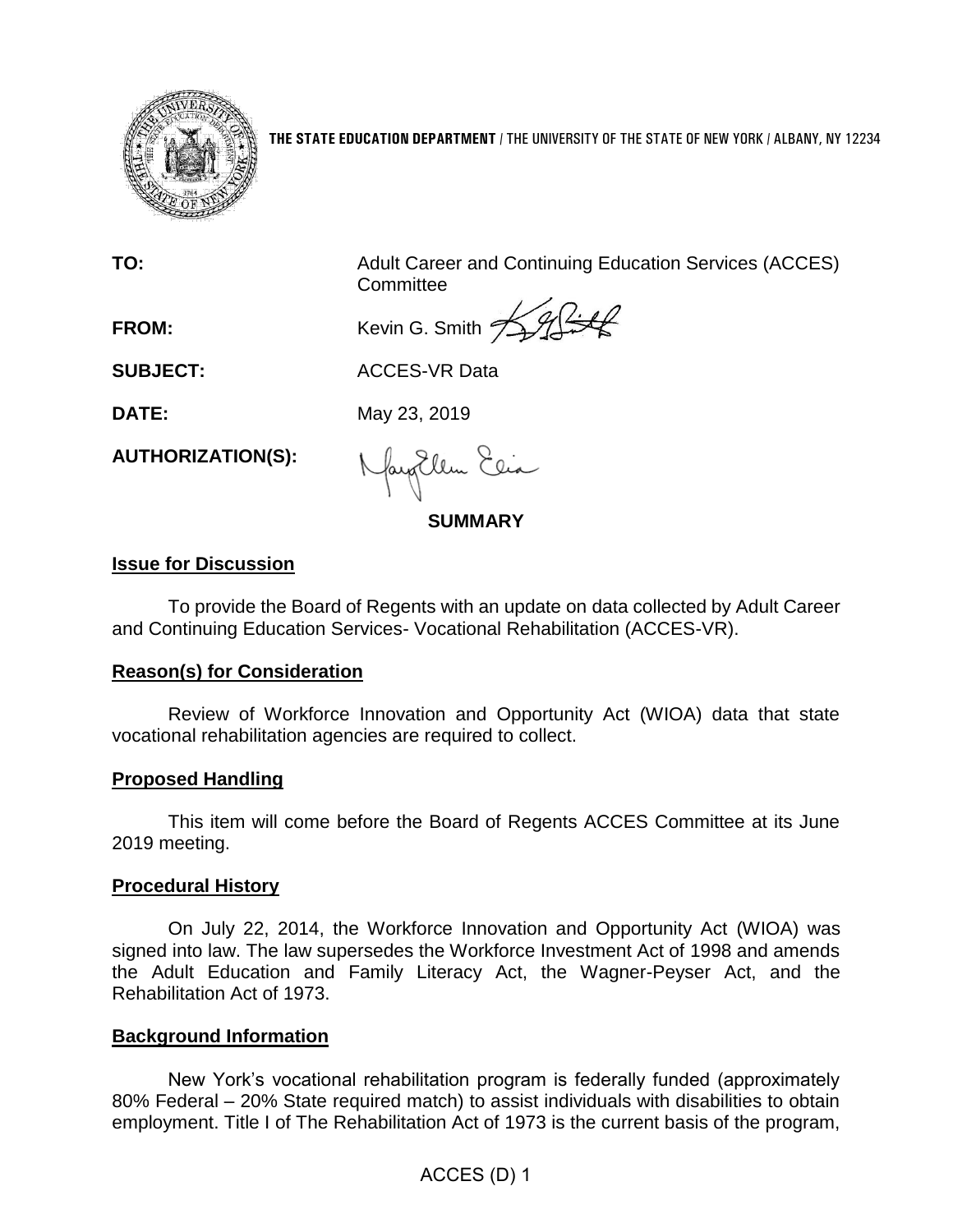although the legislative history dates back to 1920. In 1998, the Rehabilitation Act was incorporated in its entirety as Title IV of the Workforce Investment Act. Individuals who are legally blind obtain VR services from the NYS Commission for the Blind (NYSCB). The Rehabilitation Act, Title IV of the Workforce Innovation and Opportunity Act (WIOA), was significantly amended in the 2014 reauthorization.

WIOA is designed to help job seekers access employment, education, training, and support services to succeed in the labor market and to match employers with the skilled workers they need to compete in the global economy through a nationwide system for workforce development. This is known as the American Job Center network. WIOA establishes performance accountability indicators and performance reporting requirements to assess the effectiveness of States in achieving positive outcomes for individuals served by the workforce development system.

| <b>State Agency</b><br>Code                       | Date of<br>Application                                      | Primary<br><b>Disability</b>                          | Primary<br>Source of<br>Support at<br>Application               | Occupation<br>at Closure                          | Type of<br>Closure                    |
|---------------------------------------------------|-------------------------------------------------------------|-------------------------------------------------------|-----------------------------------------------------------------|---------------------------------------------------|---------------------------------------|
| Social<br>Security #                              | Date of<br>Eligibility<br>Determination                     | Secondary<br><b>Disability</b>                        | Type of<br><b>Public</b><br>Support at<br>Application           | Employment<br>Status at<br>Closure                | Reason for<br>Closure                 |
| Date of Birth                                     | Date of<br>Individualized<br>Plan of<br>Employment<br>(IPE) | Living<br>Arrangement<br>at<br>Application            | <b>Monthly</b><br>Public<br>Support<br>Amount at<br>Application | Competitive<br>Employment                         | Date of<br>Closure                    |
| Gender                                            | Source of<br>Referral                                       | Employment<br>Status at<br>Application                | Cost of<br>Purchased<br><b>Services</b>                         | Weekly<br>Earnings at<br>Closure                  | Veteran<br><b>Status</b>              |
| Race and<br><b>Ethnicity</b>                      | Level of<br>Education<br>Attained at<br>Application         | Weekly<br>Earnings at<br>Application                  | <b>Services</b><br>Provided                                     | <b>Hours</b><br>Worked in a<br>Week at<br>Closure | Significant<br><b>Disability</b>      |
| Individualized<br>Educational<br>Program<br>(IEP) | Medical<br>Insurance<br>Coverage at<br>Application          | <b>Hours</b><br>Worked in a<br>Week at<br>Application | Level of<br>Education<br>Attained at<br>Closure                 | Supported<br>Employment<br><b>Status</b>          | Migrant and<br>Seasonal<br>Farmworker |

WIOA compliance requires the reporting of over forty data elements (per individual receiving VR services), including the following:

ACCES-VR has 651 staff which includes 350 Vocational Rehabilitation Counselor across twenty-five offices (15 district and 10 satellite offices) who provide services to approximately 93,000 New Yorkers a year (at any given time there are usually 50,000 active cases). District Offices have 60 days to determine an applicant's eligibility for services and 90 days to develop an Individual Plan for Employment (IPE). The IPE is designed to assist and support each participant to find and retain employment. ACCES-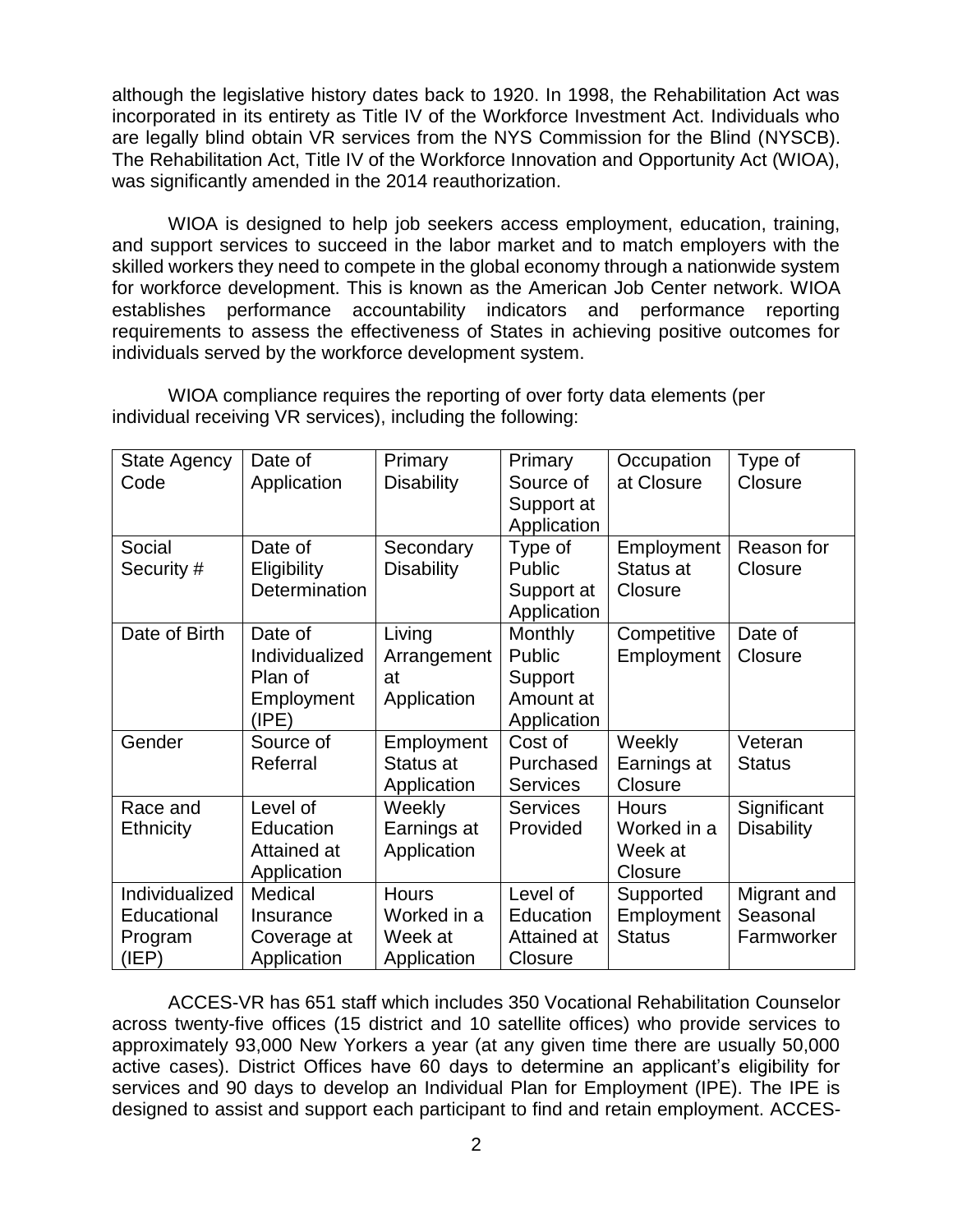VR District Office Managers monitor monthly performance reports for each of their offices on the entire VR process (application, eligibility, employment plan development, plan implementation, job placement and closure). ACCES-VR has put an increased focus on timeliness and direct VR counselor engagement with participants to improve the quality of services.



#### **VR Process**

# **Participant Demographics**

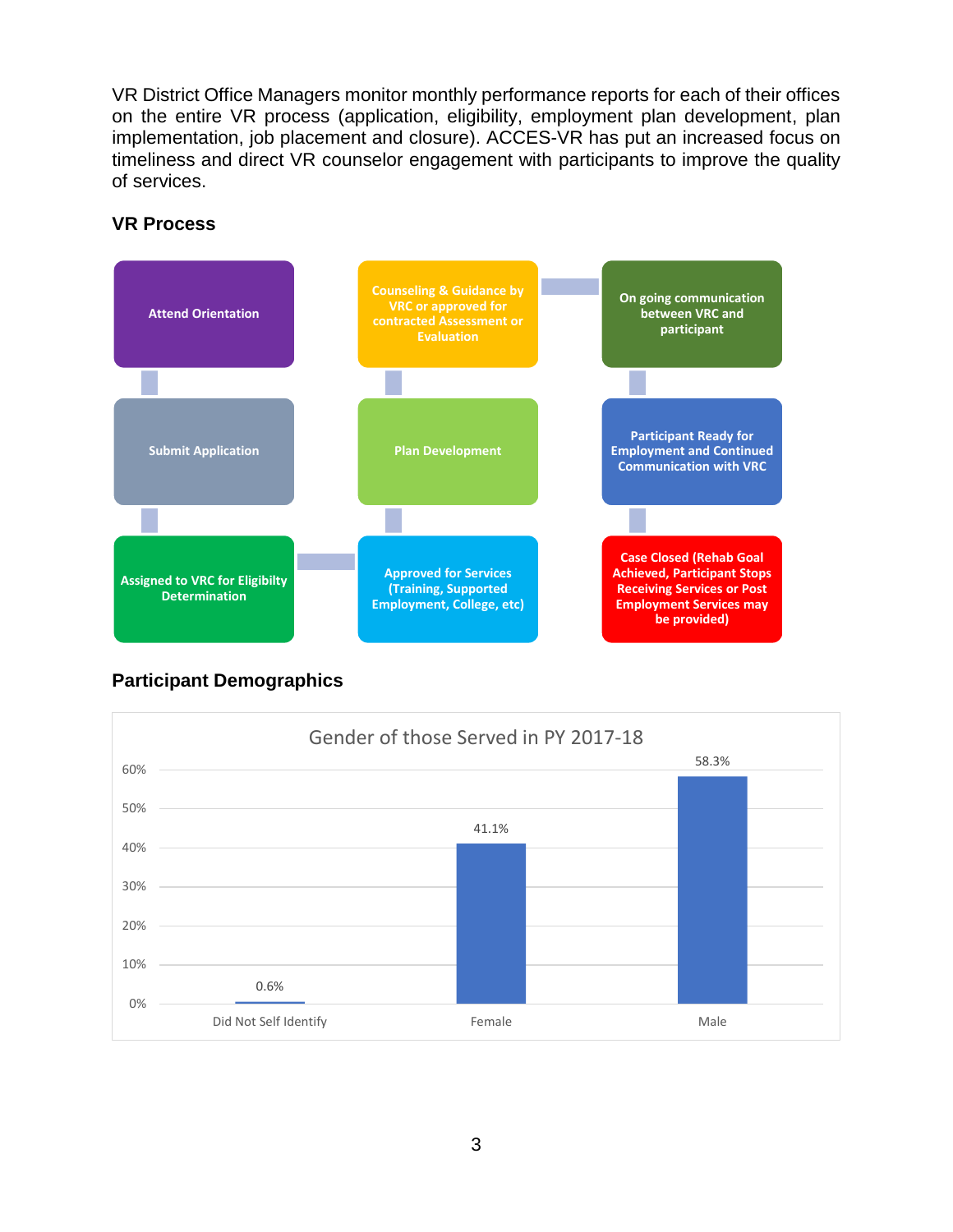



4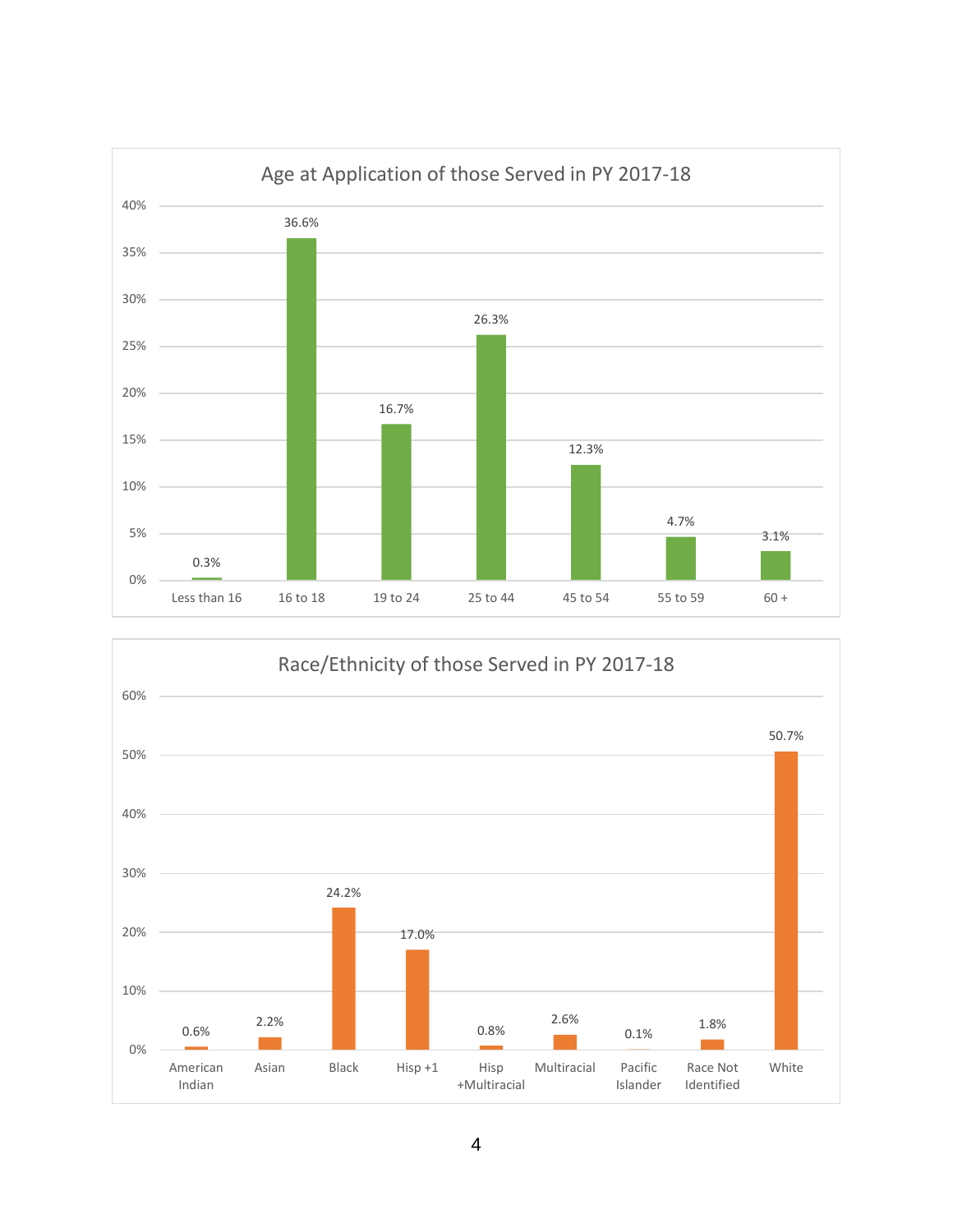

ACCES-VR also tracks the outcomes of participants receiving services.

| <b>Performance</b><br>Category | 2016 Number | 2016<br>Percentage | 2017 Number | 2017<br>Percentage |
|--------------------------------|-------------|--------------------|-------------|--------------------|
| Exit<br>as                     | 7,996       | 21.8%              | 6,567       | 20.3%              |
| applicants                     |             |                    |             |                    |
| Exit<br>with                   | 11,272      | 30.7%              | 7,995       | 24.8%              |
| employment                     |             |                    |             |                    |
| Exit<br>without                | 8,322       | 22.6%              | 10,908      | 33.8%              |
| employment                     |             |                    |             |                    |
| Competitive                    | 10,626      | 94.3%              | 7,793       | 97.5%              |
| Employment                     |             |                    |             |                    |
| Outcome                        |             |                    |             |                    |
| Average                        | 29.5        |                    | 29.2        |                    |
| weekly<br>hours                |             |                    |             |                    |
| worked                         |             |                    |             |                    |
| Average                        | \$12.10     |                    | \$12.64     |                    |
| hourly wage                    |             |                    |             |                    |